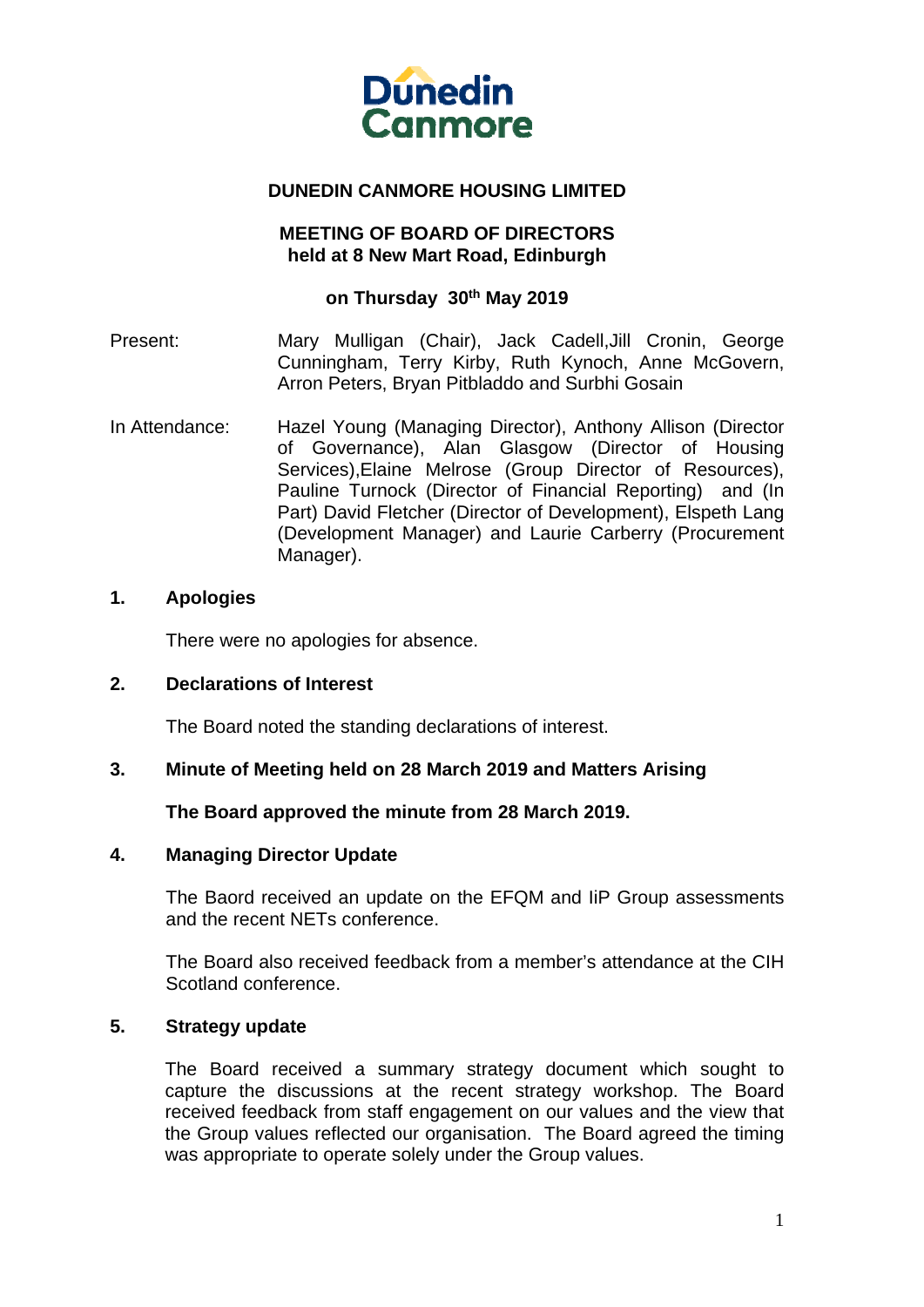The Board discussed the summary document and agreed that it reflected the strategic priorities discussed in depth at the strategy workshop. The Board discussed how we understand future demand, how tenant priorities will evolve and how our strategy can be flexible to respond to changes.

# **Decided: The Board:**

- **1) Noted the output reflecting the discussion at the Dunedin Canmore Strategy workshop on 14 March 2019;**
- **2) The feedback from staff on values set out in the report;**
- **3) Consider the draft summary Dunedin Canmore Housing Strategy 2020-25; and**
- **4) Approved the values of Excellence, Community, Ambition and Trust be included with the Dunedin Canmore Housing Strategy 2020-25.**

## **6. Potential transfer of stock from Barony to Dunedin Canmore**

The Board received a report setting out further detail the potential integration within the Group discussed at the strategy workshop. The detail of the potential structure of the changes were set out and how they have been assessed against our business growth authorising framework.

The Board discussed the structure in detail and at length, in particular the potential arrangements for future rent setting and the implications for future operational management. The Board dicussed the communication approach to our existing tenants, the sensitivities that could arise and the importance of having clear messaging on any future proposals.

## **Decided: The Board**

- **1) Approved the offer outlined to Barony tenants; and**
- **2) Agreed that the housing activities of Barony, in areas other than West Lothian, should, subject to a ballot of tenants, be transferred to Dunedin Canmore.**

## **7. a) Group Governance Update**

The Board received an update on our succession planning, proposed amendments to the Intra Group Agreement and the associated legal advice on the changes, and the revised membership policy.

 The Board discussed the proposals and reiterated the importance of engaging our members, including at the Annual General Meeting.

## **Decided: The Board:**

 **1) Approved the skills matrix;** 

 **2) Approved the DCH 3-year succession plan;** 

**3) Approved the changes to the Intra Group Agreement and delegate authority to any Board member to sign the Intra Group Agreement on behalf of the company;** 

**4) Delegated authority to the Managing Director to agree the form of the services agreement schedule to the IGA on behalf of the Company;** 

**5) Approved the revised membership policy;**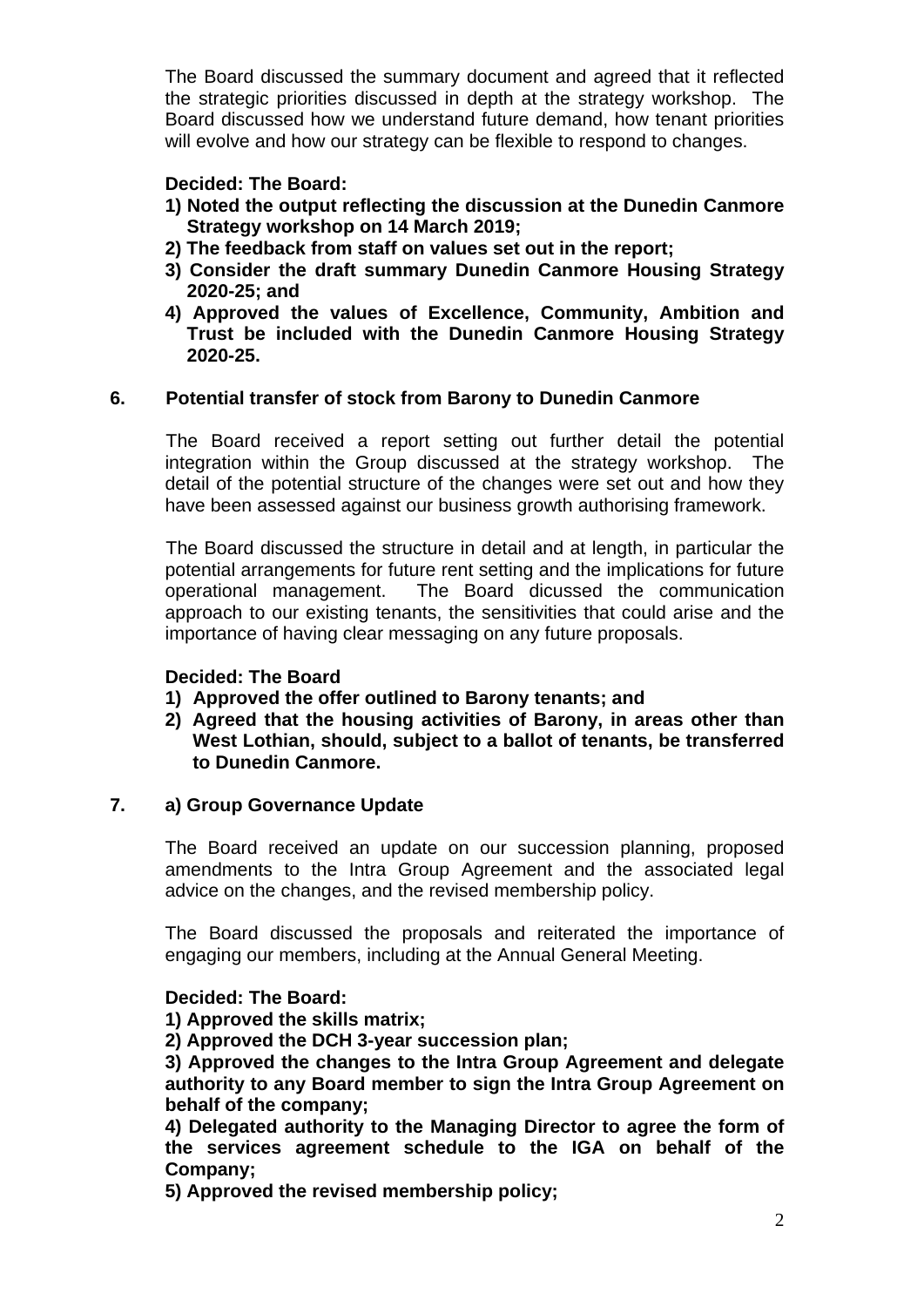**6) Noted the revised Group Standing Orders, effective immediately; 7)Authorised Stephen Wright to perform the duties of the Company Secretary, effective immediately; and** 

**8) Agreed to amend our funding arrangements by entering into the amendment letters attached to this report and delegate authority to the Group Chief Executive, Group Director of Finance or Group Director of Governance to agree and execute the amendment letters and any ancillary documentation.** 

# **b) Development governance (including 5 year programme)**

The Board received a report setting out proposals for how we strengthen the governance of our development programme, including through the introduction of a new Group Development Committee.

The Board's strengthened strategic role under the proposals was set out, in particular in relation to the agreement of our strategic footprint, core development criteria and a five year programme. It was explained that these represented the paramaters within which the Committee would operate.

The Board received a detailed presentation on the 5 year programme, including potential strategic footprint and site selection.

The Board discussed the Committee terms of reference, how the proposals would strengthen our governance and the diligence we undertake on contractors.

## **Decided: The Board**

- **1) Agreed that our development footprint be extended to include Stirling;**
- **2) Agreed to the limited new build in Fife to Barony re-provisioning requirements;**
- **3) Agreed the revised approach to development governance, including individual project appraisals being remitted to the Group Development Committee;**
- **4) Approved the 5 year development programme, which will be reviewed annually and presented to the Board, in conjunction with the business plan; and**
- **5) Noted the Group Development Committee Terms of Reference.**

## **8. New Build Performance Dashboard**

The Board received an update on delivery of the development programme and the changes agreed at the Greendykes.

**Decided: The Board noted the contents of the report and attached New Build Performance Dashboard, including highlights and exceptions outlined in Section 5.**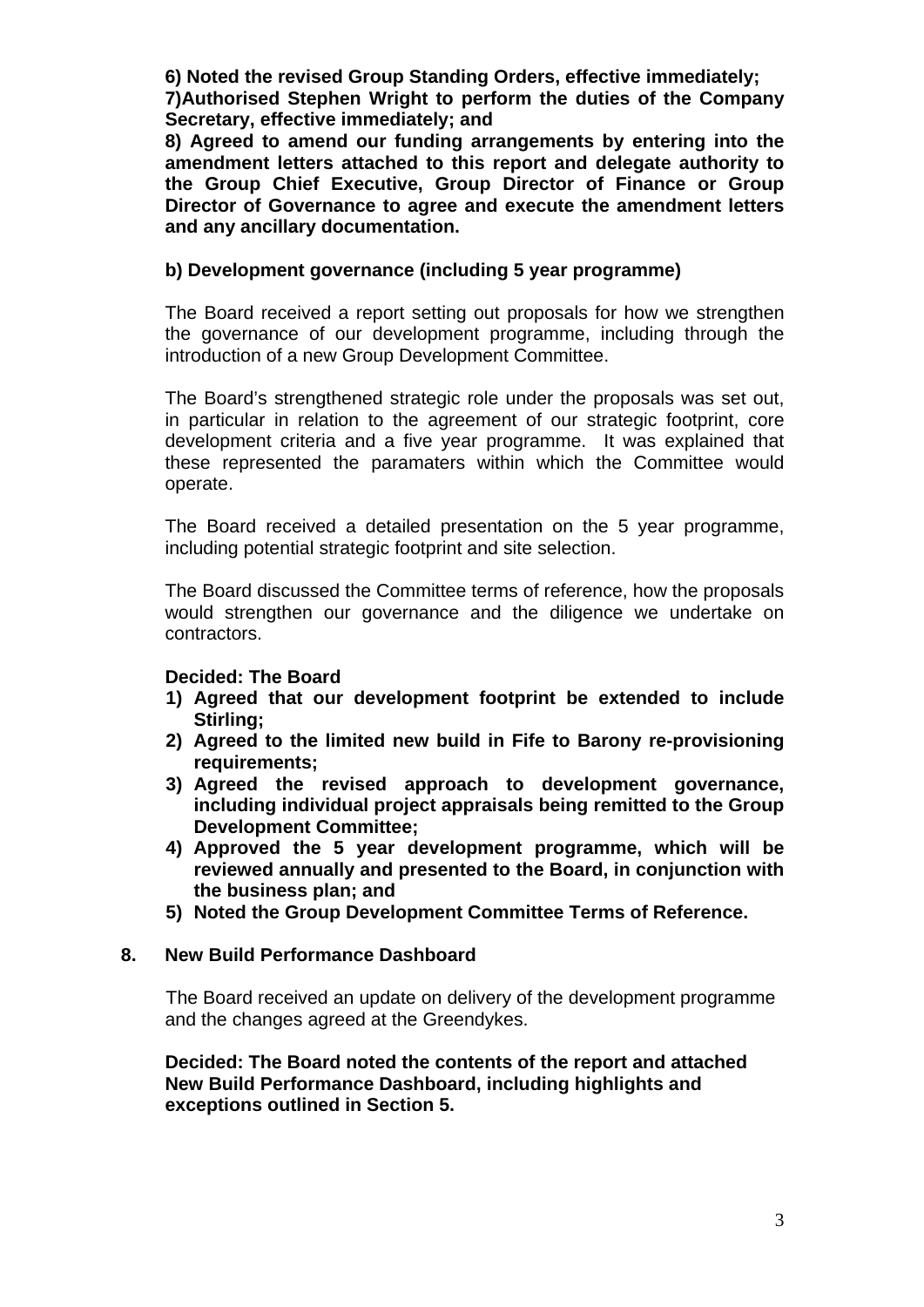# **9. Customer Savings Portal "MySavings"**

The Board received an update on the MySavings portal and the range of benefits it can open up for tenants in typical household expenditure.

The Board welcomed the continued efforts to support tenants in the cost of a home and affordability more broadly.

It was confirmed that a Data Protection Privacy Impact Assessment was undertaken for the project.

The Board discussed take up to date, how we will continue to promote the portal and support tenants in accessing if necessary.

## **Decided: The Board is asked to note the development of MySavings.**

#### **10. a) Annual Return on the Charter and year end delivery plan report 2018/19**

The Board received an update on our performance over the year against the Charter indicators, our progress against our target of top quartile measures and the analysis of our performance relative to the other Group members.

The Board considered our performance over the year and welcomed in particular our continued improvement in letting and absence.

### **Decided: The Board:**

- **1) Approved the draft Charter results and note the robustness of the assurance approach deployed;**
- **2) Noted the detail of activity involved in performance results achieved;**
- **3) Delegated authority to the Group Director of Housing and Care to sign off any non-material changes to the results which may be required prior to submission;**
- **4) Delegated authority to the Group Director of Housing and Care to sign off the Charter and EESSH submissions on behalf of the Governing Body; and**
- **5) Approved the targets and projects contained within the 2019/20 Delivery Plan.**

#### **b) Complaints handling performance**

The Board received an update on complaints handling performance, analysis of our complaints and how we are using it to inform learning.

The Board welcomed our continued focus on learning from complaints and reiterated the importance of utilising this form of tenant feedback.

**Decided: The Board noted complaints performance during 2018/19, the work undertaken to learn from the complaints we receive and ensure continued compliance with our Complaint Handling Procedures.**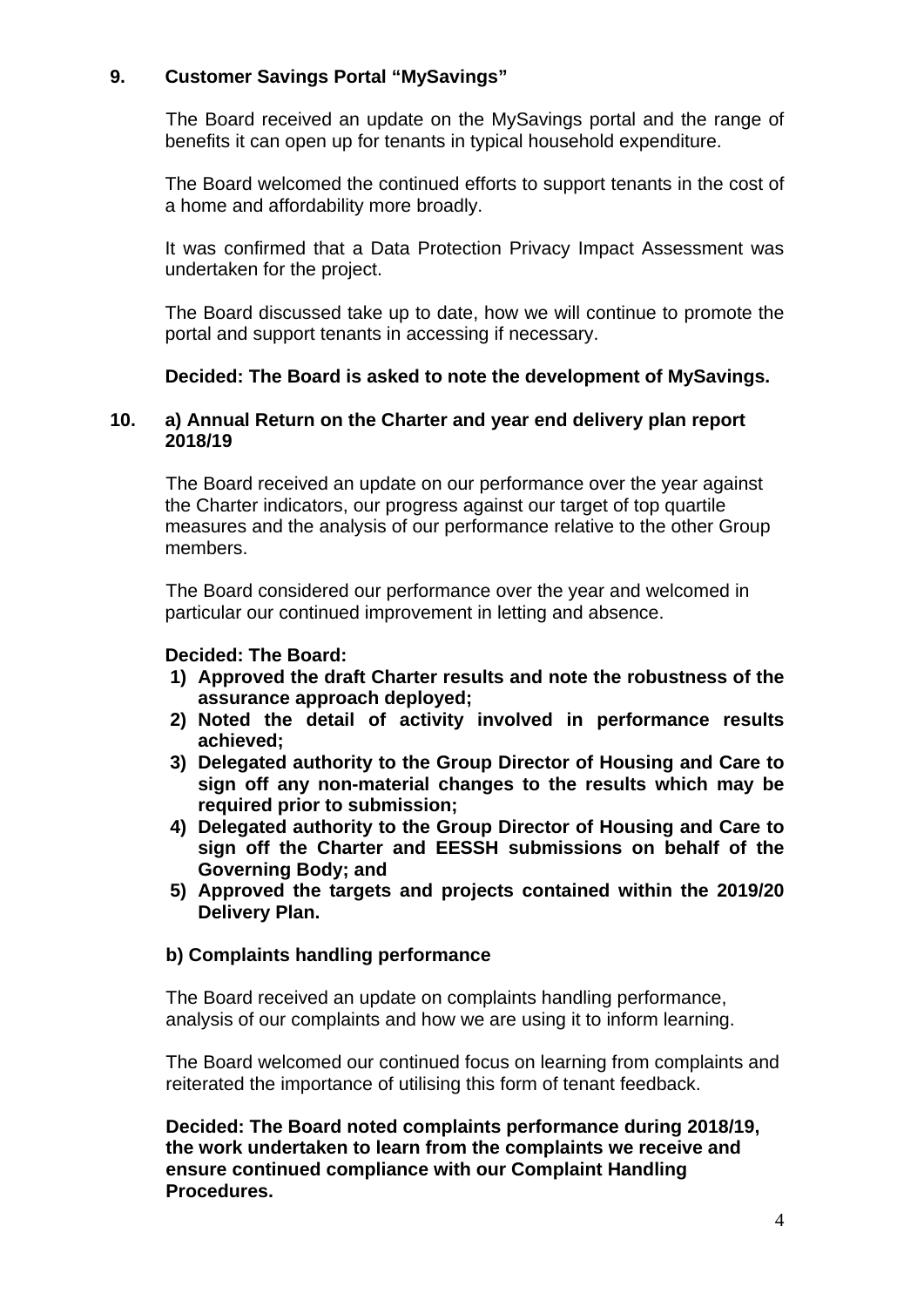# **12. Universal Credit & Welfare Reform Update**

 The Board received a report reiterating the challenge that is posed by universal credit for our tenants, how we are continuing to support out tenants and the underlying changes of arrears accruing for new applicants. The Board discussed the issues with the impact on arrears performance and bad debt provisions and the need to remain vigilant.

## **Decided: The Board:**

- **1) Noted the update on UC and welfare reform; and**
- **2) Noted the range of mitigations in place to manage the impact of Welfare Reform on our customers, communities and business.**

## **13. Finance Report for the period to 30 April 2019**

The Board receive a summary of financial performance for the year to date.

The Board considered performance, which was broadly in line with expectations and there were no material variations.

The Board considered the regulatory returns, which were in line with our agreed business plan.

#### **Decided: The Board**

- **1) Noted the management accounts for the year ended 31 March 2019 and the month to 30 April 2019 at Appendix 1;**
- **2) Approved the summary sheet and accompanying financial data and projections at Appendix 2, and authorise these to be submitted to the Scottish Housing Regulator;**
- **3) Delegated authority to the Group Director of Finance to undertake any factual data updates required to the data in advance of the submission; and**
- **4) Approved the loan portfolio submission in Appendix 3 and authorise this to be submitted to the Scottish Housing Regulator and delegate to the Group Director of Finance authority to approve any factual data updates required to the data in advance of the submission.**

#### **14. Corporate Risk Register and Risk Appetite Statement**

The Board discussed the amendments to the risk register, which it agreed reflected out risk appetite and profile.

#### **Decided: The Board approved the revised Corporate Risk Register.**

## **15. Group Health and Safety Update**

The Board received an update on the implementation of our health and safety policy.

 **Decided: The Board noted the contents report.**